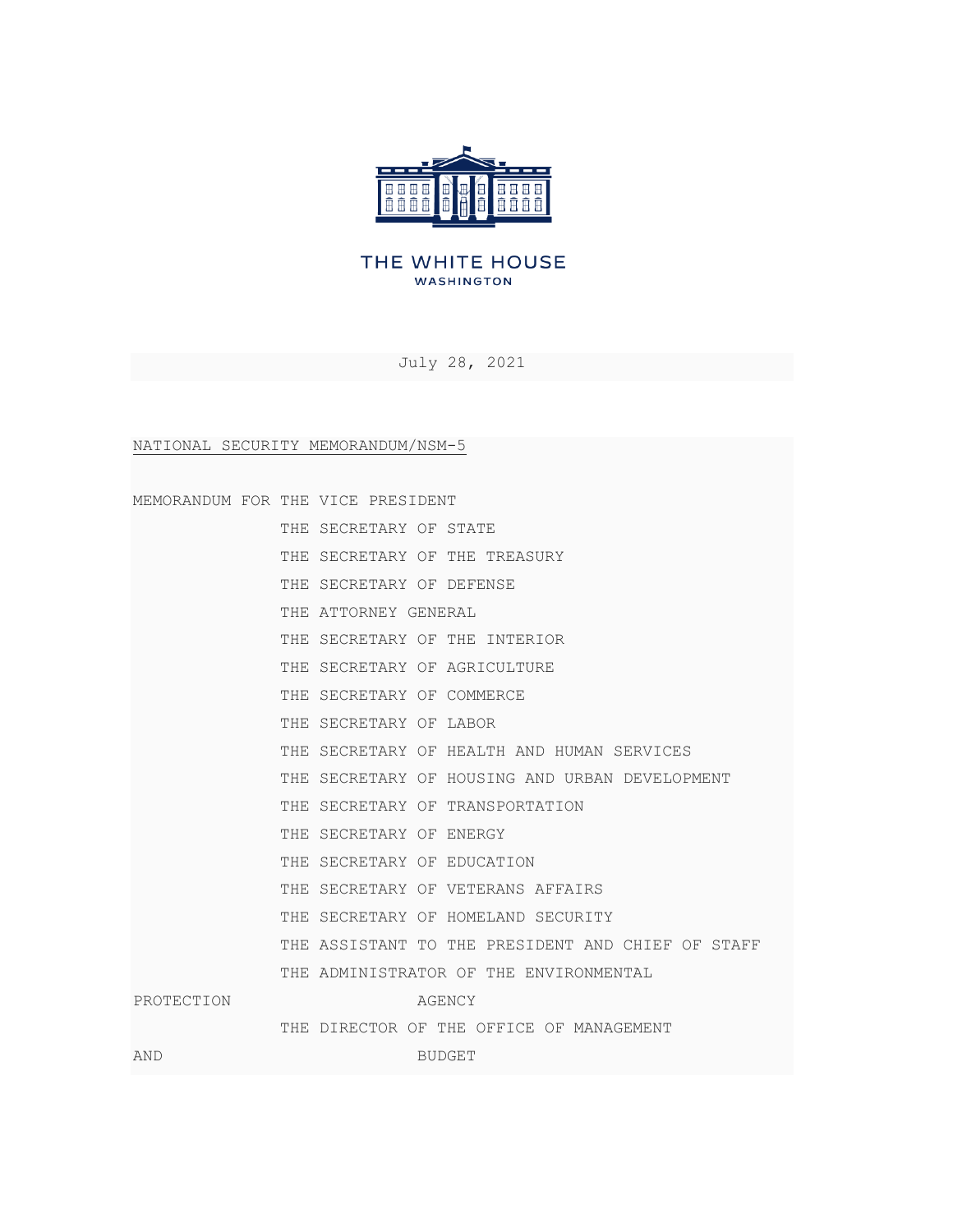|                  | THE UNITED STATES TRADE REPRESENTATIVE          |
|------------------|-------------------------------------------------|
|                  | THE ADMINISTRATOR OF THE SMALL                  |
| <b>BUSINESS</b>  | ADMINISTRATION                                  |
|                  | THE DIRECTOR OF NATIONAL INTELLIGENCE           |
|                  | THE DIRECTOR OF THE CENTRAL INTELLIGENCE AGENCY |
|                  | THE ASSISTANT TO THE PRESIDENT FOR              |
| NATIONAL         | SECURITY AFFAIRS                                |
|                  | THE COUNSEL TO THE PRESIDENT                    |
|                  | THE ASSISTANT TO THE PRESIDENT FOR              |
| ECONOMIC         | POLICY AND DIRECTOR OF THE NATIONAL             |
| ECONOMIC         | COUNCIL                                         |
|                  | THE ASSISTANT TO THE PRESIDENT AND DIRECTOR     |
|                  | OF THE DOMESTIC POLICY COUNCIL                  |
|                  | THE ASSISTANT TO THE PRESIDENT FOR              |
| HOMELAND         | SECURITY AND COUNTERTERRORISM                   |
|                  | THE DIRECTOR OF NATIONAL DRUG CONTROL POLICY    |
|                  | THE DIRECTOR OF THE OFFICE OF SCIENCE AND       |
|                  | TECHNOLOGY POLICY                               |
|                  | THE CHAIRMAN OF THE JOINT CHIEFS OF STAFF       |
|                  | THE DIRECTOR OF THE NATIONAL SCIENCE FOUNDATION |
|                  | THE ADMINISTRATOR OF THE NATIONAL AERONAUTICS   |
| AND              | SPACE ADMINISTRATION                            |
|                  | THE CHAIR OF THE NUCLEAR REGULATORY COMMISSION  |
|                  | THE DIRECTOR OF THE NATIONAL                    |
| COUNTERTERRORISM | CENTER                                          |
|                  | THE DIRECTOR OF THE NATIONAL SECURITY AGENCY    |
|                  | THE DIRECTOR OF THE DEFENSE INTELLIGENCE AGENCY |
|                  | THE DIRECTOR OF THE NATIONAL GEOSPATIAL-        |
|                  | INTELLIGENCE AGENCY                             |
|                  | THE DIRECTOR OF THE FEDERAL BUREAU              |
| OF               | INVESTIGATION                                   |
|                  | THE ADMINISTRATOR OF THE FEDERAL                |
| AVIATION         | ADMINISTRATION                                  |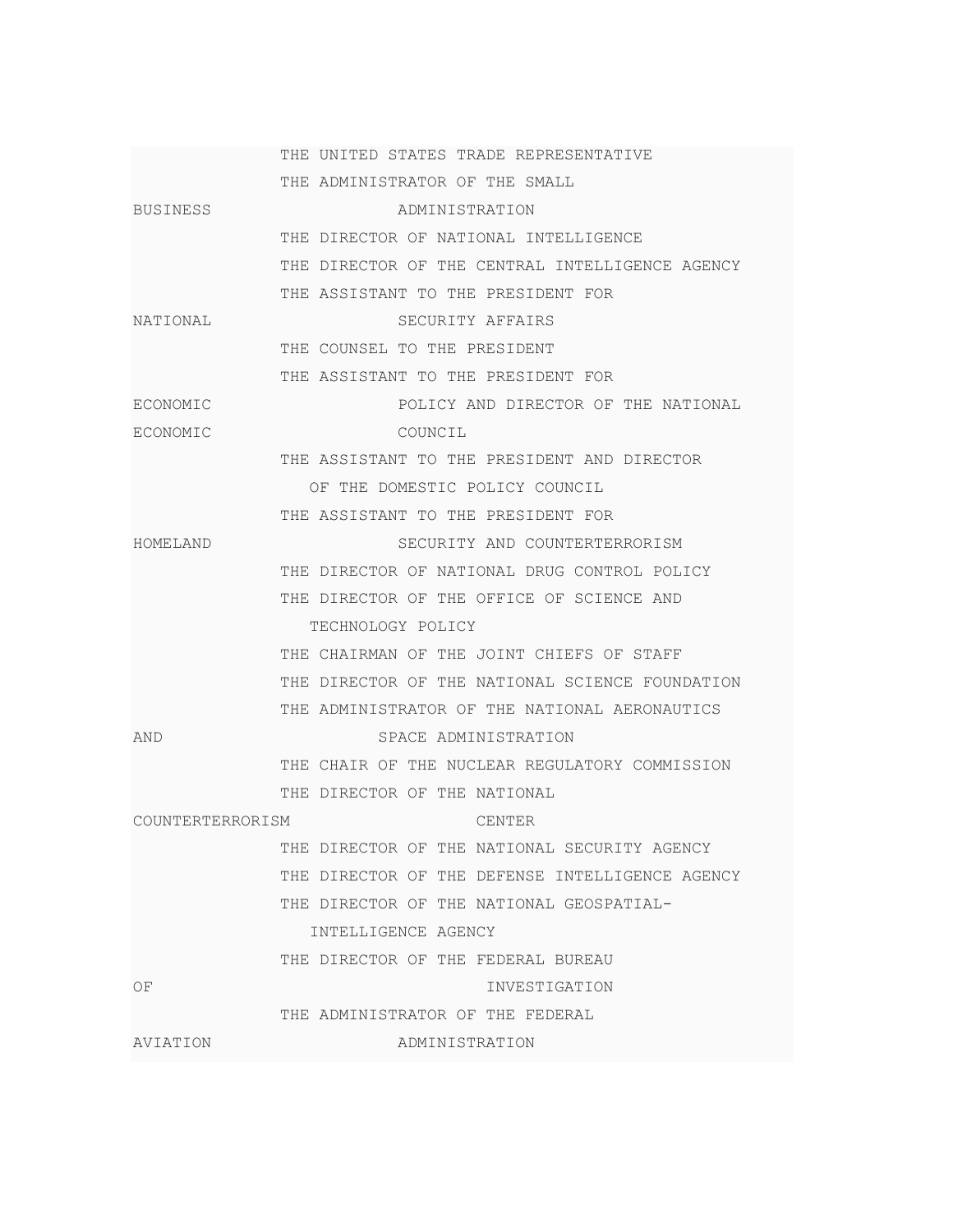THE CHAIR OF THE FEDERAL COMMUNICATIONS COMMISSION THE ADMINISTRATOR OF GENERAL SERVICES THE DIRECTOR OF THE CYBERSECURITY AND INFRASTRUCTURE SECURITY AGENCY THE NATIONAL CYBER DIRECTOR

SUBJECT: Improving Cybersecurity for Critical Infrastructure Control Systems

Protection of our Nation's critical infrastructure is a responsibility of the government at the Federal, State, local, Tribal, and territorial levels and of the owners and operators of that infrastructure. The cybersecurity threats posed to the systems that control and operate the critical infrastructure on which we all depend are among the most significant and growing issues confronting our Nation. The degradation, destruction, or malfunction of systems that control this infrastructure could cause significant harm to the national and economic security of the United States.

Section 1. Policy. It is the policy of my Administration to safeguard the critical infrastructure of the Nation, with a particular focus on the cybersecurity and resilience of systems supporting National Critical Functions, defined as the functions of Government and the private sector so vital to the United States that their disruption, corruption, or dysfunction would have a debilitating effect on national security, economic security, public health or safety, or any combination thereof.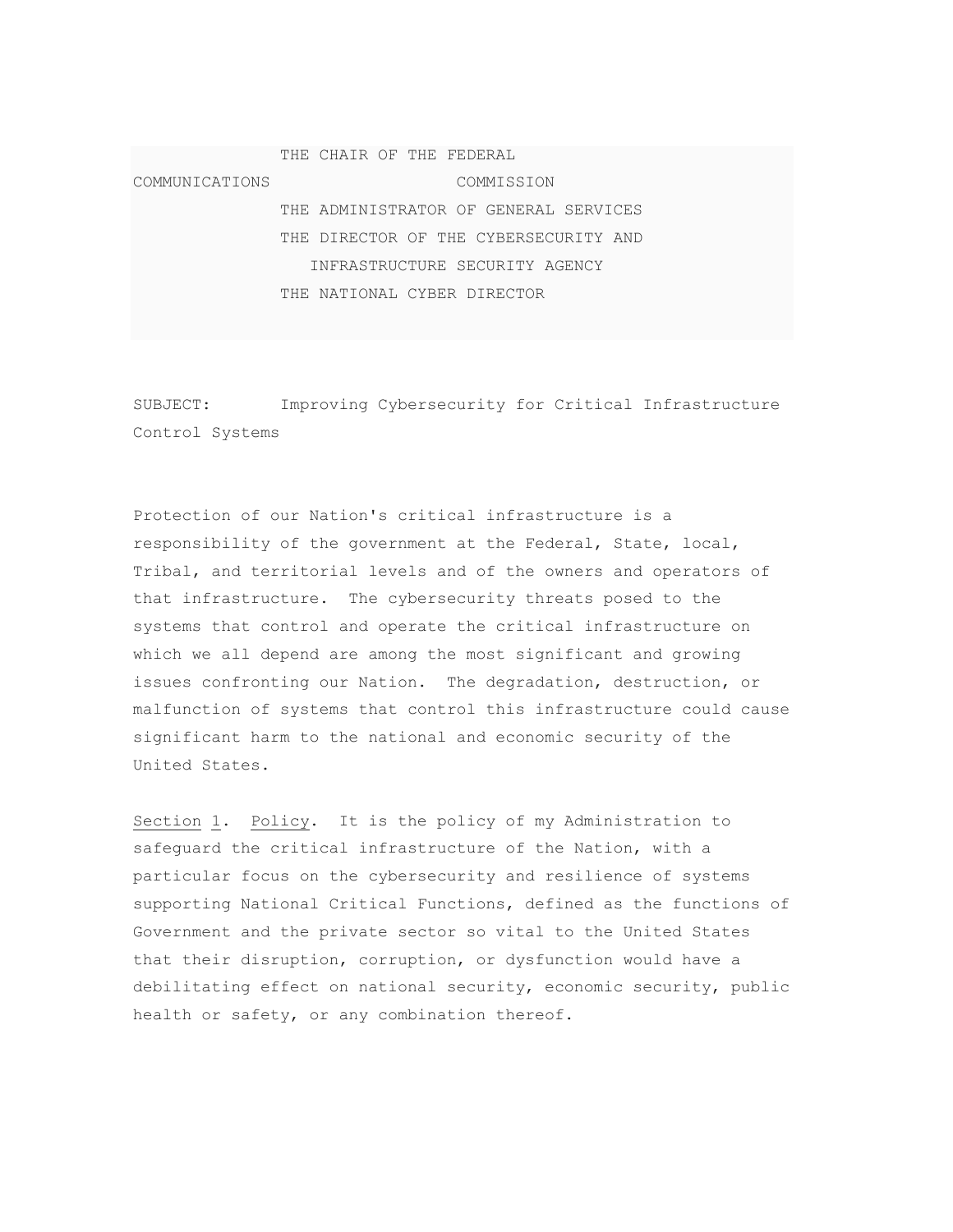## Sec. 2. Industrial Control Systems Cybersecurity

Initiative. Accordingly, I have established an Industrial Control Systems Cybersecurity Initiative (Initiative), a voluntary, collaborative effort between the Federal Government and the critical infrastructure community to significantly improve the cybersecurity of these critical systems. The primary objective of this Initiative is to defend the United States' critical infrastructure by encouraging and facilitating deployment of technologies and systems that provide threat visibility, indications, detection, and warnings, and that facilitate response capabilities for cybersecurity in essential control system and operational technology networks. The goal of the Initiative is to greatly expand deployment of these technologies across priority critical infrastructure.

Sec. 3. Furthering the Industrial Control Systems Cybersecurity Initiative. The Initiative creates a path for Government and industry to collaborate to take immediate action, within their respective spheres of control, to address these serious threats. The Initiative builds on, expands, and accelerates ongoing cybersecurity efforts in critical infrastructure sectors and is an important step in addressing these threats. We cannot address threats we cannot see; therefore, deploying systems and technologies that can monitor control systems to detect malicious activity and facilitate response actions to cyber threats is central to ensuring the safe operations of these critical systems. The Federal Government will work with industry to share threat information for priority control system critical infrastructure throughout the country.

(a) The Initiative began with a pilot effort with the Electricity Subsector, and is now followed by a similar effort for natural gas pipelines. Efforts for the Water and Wastewater Sector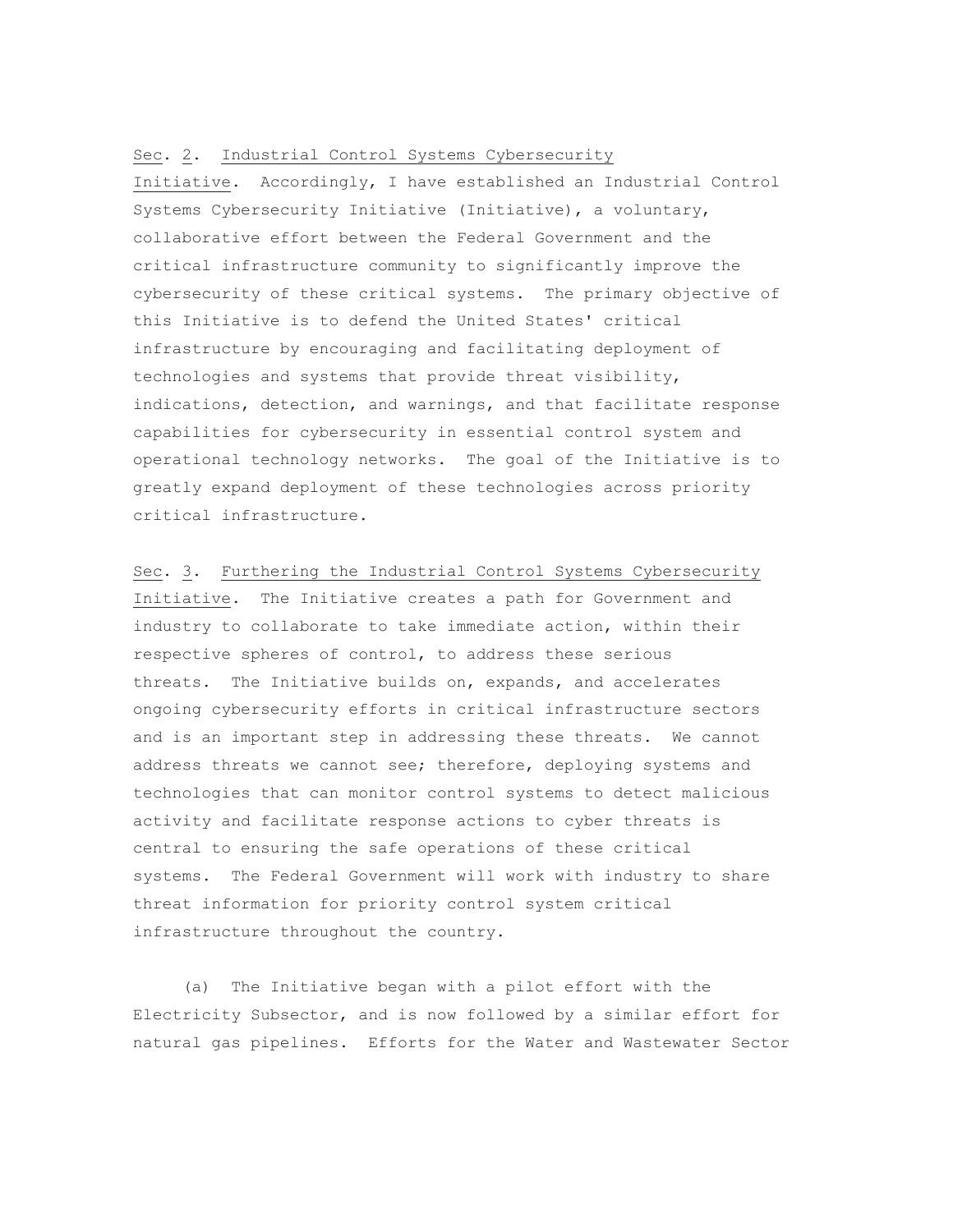Systems and Chemical Sector will follow later this year.

(b) Sector Risk Management Agencies, as defined in section 9002(a)(7) of Public Law 116-283, and other executive departments and agencies (agencies), as appropriate and consistent with applicable law, shall work with critical infrastructure stakeholders and owners and operators to implement the principles and policy outlined in this memorandum.

Sec. 4. Critical Infrastructure Cybersecurity Performance Goals. Cybersecurity needs vary among critical infrastructure sectors, as do cybersecurity practices. However, there is a need for baseline cybersecurity goals that are consistent across all critical infrastructure sectors, as well as a need for security controls for select critical infrastructure that is dependent on control systems.

(a) Pursuant to section 7(d) of Executive Order 13636 of February 12, 2013 (Improving Critical Infrastructure Cybersecurity), the Secretary of Homeland Security, in coordination with the Secretary of Commerce (through the Director of the National Institute of Standards and Technology) and other agencies, as appropriate, shall develop and issue cybersecurity performance goals for critical infrastructure to further a common understanding of the baseline security practices that critical infrastructure owners and operators should follow to protect national and economic security, as well as public health and safety.

(b) This effort shall begin with the Secretary of Homeland Security issuing preliminary goals for control systems across critical infrastructure sectors no later than September 22, 2021, followed by the issuance of final cross-sector control system goals within 1 year of the date of this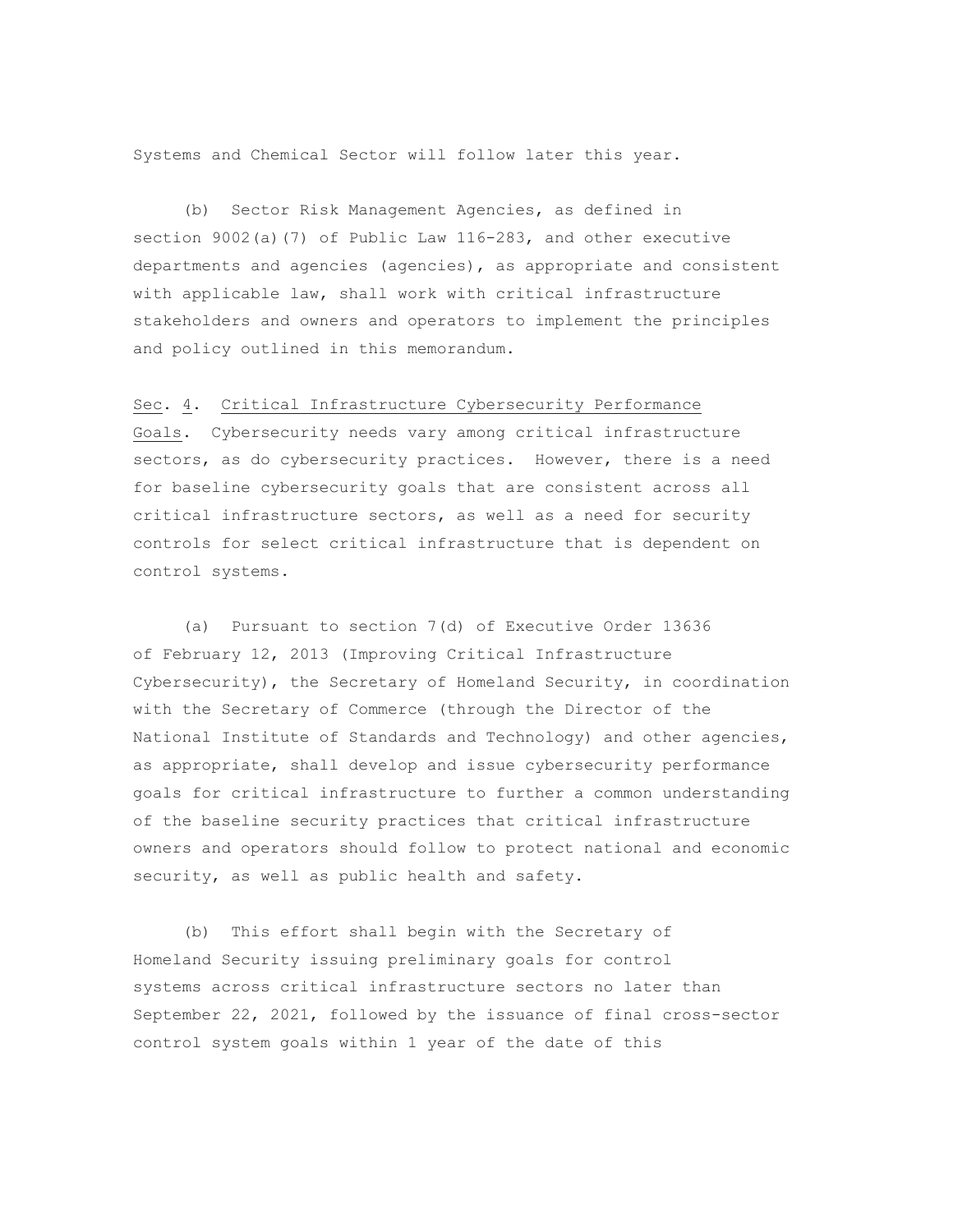memorandum. Additionally, following consultations with relevant agencies, the Secretary of Homeland Security shall issue sectorspecific critical infrastructure cybersecurity performance goals within 1 year of the date of this memorandum. These performance goals should serve as clear guidance to owners and operators about cybersecurity practices and postures that the American people can trust and should expect for such essential services. That effort may also include an examination of whether additional legal authorities would be beneficial to enhancing the cybersecurity of critical infrastructure, which is vital to the American people and the security of our Nation.

Sec. 5. General Provisions. (a) Nothing in this memorandum shall be construed to impair or otherwise affect:

 (i) the authority granted by law to an executive department or agency, or the head thereof; or

 (ii) the functions of the Director of the Office of Management and Budget relating to budgetary, administrative, or legislative proposals.

(b) This memorandum shall be implemented consistent with applicable law and subject to the availability of appropriations, where funding assistance may be required to implement control system cybersecurity recommendations.

(c) This memorandum is not intended to, and does not, create any right or benefit, substantive or procedural, enforceable at law or in equity by any party against the United States, its departments, agencies, or entities, its officers, employees, or agents, or any other person.